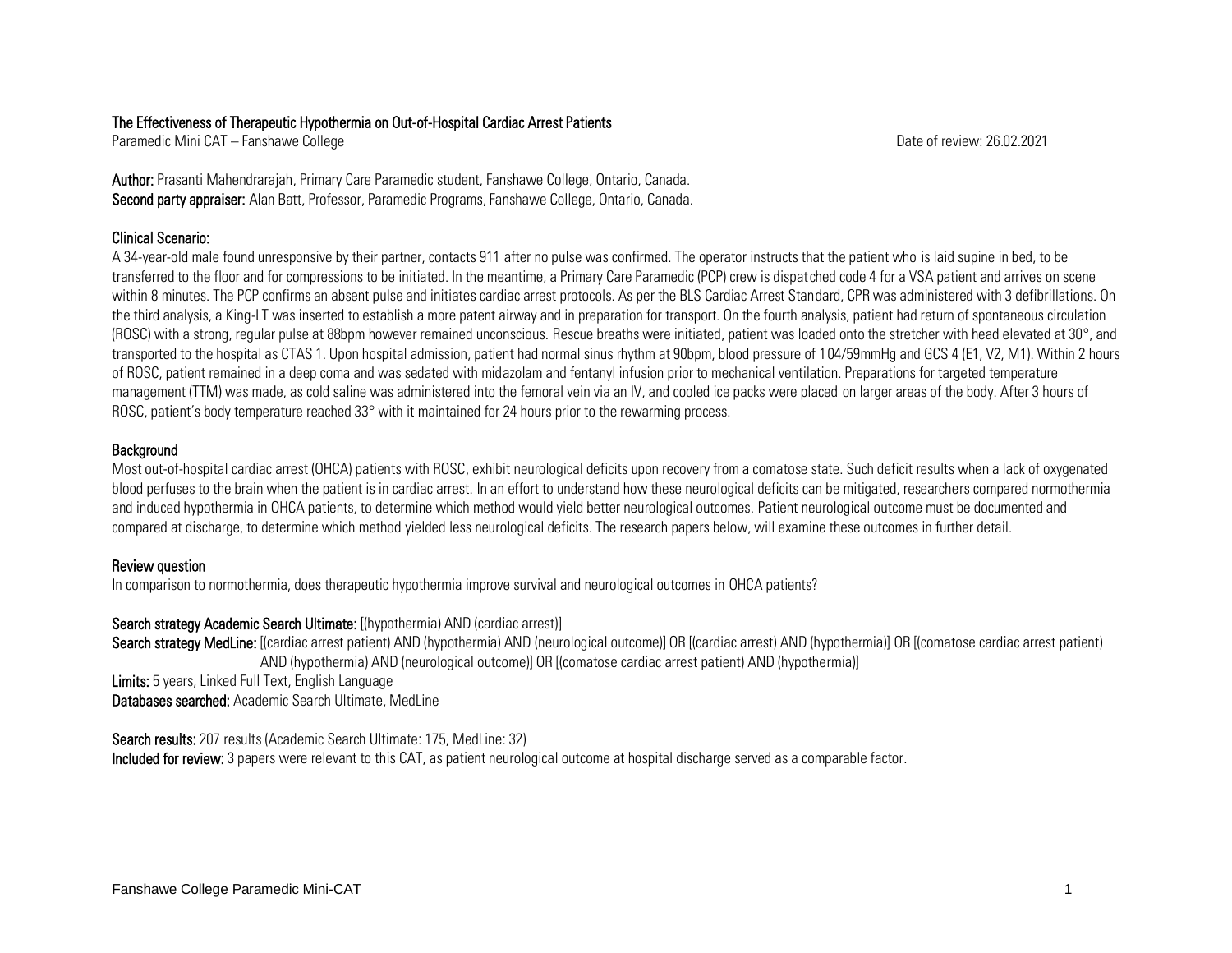| Title, author, year             | Study design & LOE | Population                | Intervention                              | <b>Outcomes</b>            | Results                     | <b>Weaknesses &amp; Strengths</b> |
|---------------------------------|--------------------|---------------------------|-------------------------------------------|----------------------------|-----------------------------|-----------------------------------|
| Title                           | Cohort study       | Inclusion                 | TTM of 33 $\circ$ ( $\pm$ 1 $\circ$ ) was | Survival of comatose       | 37% (n=98) of patients      | + Randomization of                |
| Observed survival benefit       | LOE <sub>2</sub>   | OHCA patients who         | quickly provided to OHCA                  | cardiac arrest patients    | treated with in and out-of- | participants ensured no           |
| of mild therapeutic             |                    | required ≥60 seconds for  | patients with ROSC and                    | with returned neurological | hospital TTM were           | selection bias existed            |
| hypothermia reanalysing         |                    | return of spontaneous     | absent neurological status                | status upon discharge from | discharged from hospital.   | + Large, strong study size        |
| the Circulation Improving       |                    | circulation (ROSC).       | for a duration of 24 hours.               | hospital.                  |                             |                                   |
| <b>Resuscitation Care trial</b> |                    |                           | Cooling methods included:                 |                            | $34\%$ (n=80) of patients   | - Optimal time for TTM            |
|                                 |                    | <b>Exclusion</b>          | ice packs, cold fluids via                |                            | treated with in-hospital    | administration was not            |
| Author(s)                       |                    | Excluded from the study   | IV, cooling pads, surface                 |                            | TTM were discharged from    | considered, which can             |
| Nürnberger, Herkner,            |                    | were patients presumed to | and/or endovascular                       |                            | hospital.                   | affect neurological               |
| Sterz, Olsen, Lozano Jr,        |                    | be pregnant, possess a    | cooling.                                  |                            |                             | outcome                           |
| van Grunsven, Lerner,           |                    | DNR order, prisoner or    |                                           |                            | 19% (n=68) of patients not  | Financial conflict of             |
| Persse, Malzer, Brouwer,        |                    | state ward.               |                                           |                            | treated with TTM were       | interest existed, as              |
| Westfall, Souders, Travis,      |                    |                           |                                           |                            | discharged from hospital.   | hospitals were sponsored          |
| Herken & Wik                    |                    |                           |                                           |                            |                             | to participate                    |
|                                 |                    | n=4,231 OHCA patients     |                                           |                            | Conclusion                  |                                   |
| Year                            |                    |                           |                                           |                            | Comatose cardiac arrest     |                                   |
| 2017                            |                    | 263 OHCA patients with    |                                           |                            | patients treated with TTM   |                                   |
|                                 |                    | ROSC received in and out- |                                           |                            | (36%) demonstrated better   |                                   |
|                                 |                    | of-hospital TTM.          |                                           |                            | survival and neurological   |                                   |
|                                 |                    |                           |                                           |                            | outcomes than those         |                                   |
|                                 |                    | 230 OHCA patients with    |                                           |                            | without TTM (19%).          |                                   |
|                                 |                    | ROSC received in-hospital |                                           |                            |                             |                                   |
|                                 |                    | TTM.                      |                                           |                            |                             |                                   |
|                                 |                    |                           |                                           |                            |                             |                                   |
|                                 |                    | 357 OHCA patients with    |                                           |                            |                             |                                   |
|                                 |                    | ROSC did not receive TTM. |                                           |                            |                             |                                   |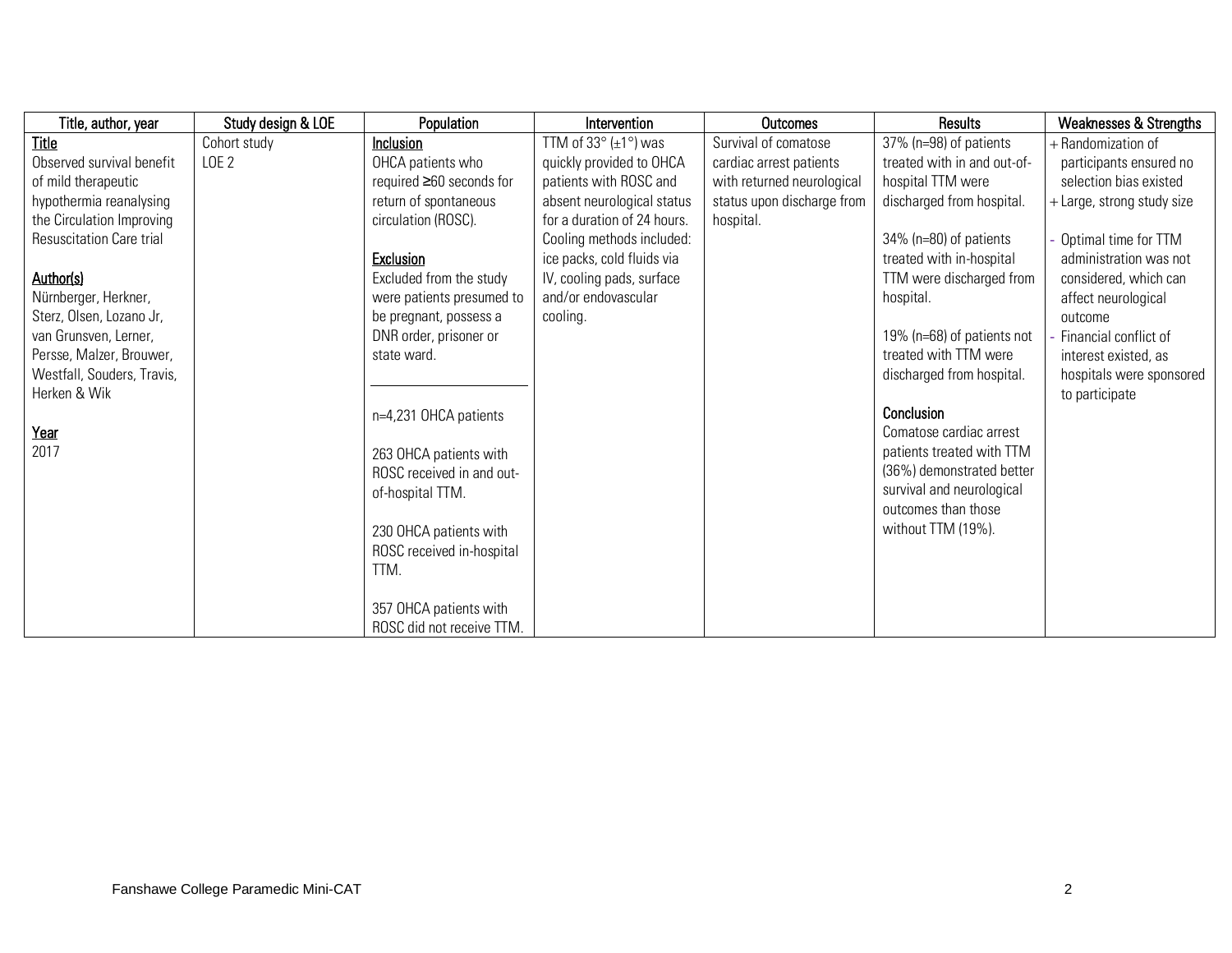| Title, author, year         | Study design & LOE | Population                  | Intervention                | Outcomes                        | Results                     | <b>Weaknesses &amp; Strengths</b> |
|-----------------------------|--------------------|-----------------------------|-----------------------------|---------------------------------|-----------------------------|-----------------------------------|
| Title                       | Case control study | Inclusion                   | TTM of 33° (±1°) was        | OHCA patient with               | 48.5% (n=17, GCS=3) of      | + Variables and procedures        |
| The influence of            | LOE <sub>1</sub>   | OHCA patient-cardiac        | provided within 6 hours of  | improved neurological           | ROSC patients with TTM,     | for TTM was extremely             |
| therapeutic hypothermia     |                    | arrest cannot be witnessed  | OHCA. Cooling methods       | outcome-Cerebral                | demonstrated improved       | controlled, which ensured         |
| on the outcomes of cardiac  |                    | by healthcare professional, | included: 2000mL of cold    | Performance Category            | neurological outcome at     | consistency                       |
| arrest survivors: a         |                    | with ROSC and Glasgow       | saline injected in femoral  | $(CPC) \leq 2$ , upon discharge | discharge (CPC≤2).          | $+$ No conflict of interest       |
| retrospective cohort study  |                    | Coma Scale (GCS)<8 upon     | vein and ice packs on large | from hospital.                  |                             | existed                           |
|                             |                    | admission to ICU.           | surface areas of the body   |                                 | 34.3% (n=12, 3≤GCS≤15)      |                                   |
| Author(s)                   |                    |                             | for a duration of 24 hours. |                                 | of ROSC patients with no    | Small sample size can             |
| Pavlov, Babić, Đuzel,       |                    | <b>Exclusion</b>            |                             |                                 | TTM, exhibited improved     | result in an unreliable           |
| Crljenko, Nedić & Brkljačić |                    | OHCA patient pronounced     |                             |                                 | neurological outcome at     | conclusion                        |
|                             |                    | dead in ED with no ROSC.    |                             |                                 | discharge ( $CPC \leq 2$ ). | Despite large data                |
| Year                        |                    |                             |                             |                                 |                             | collection period, study          |
| 2020                        |                    |                             |                             |                                 | Conclusion                  | was limited to 2 cooling          |
|                             |                    | n=152 OHCA patients         |                             |                                 | OHCA patients with TTM,     | methods which resulted            |
|                             |                    |                             |                             |                                 | demonstrated improved       | in newer and more                 |
|                             |                    | 35 OHCA patients with       |                             |                                 | neurological outcome-an     | effective methods to be           |
|                             |                    | ROSC and GCS 3 received     |                             |                                 | initial GCS≤3 to a CPC≤2    | excluded from the study           |
|                             |                    | TTM via analgosedation.     |                             |                                 | at discharge, compared to   |                                   |
|                             |                    |                             |                             |                                 | patients with no TTM.       |                                   |
|                             |                    | 35 OHCA patients with       |                             |                                 |                             |                                   |
|                             |                    | ROSC and 3≤GCS≤15, did      |                             |                                 |                             |                                   |
|                             |                    | not receive TTM.            |                             |                                 |                             |                                   |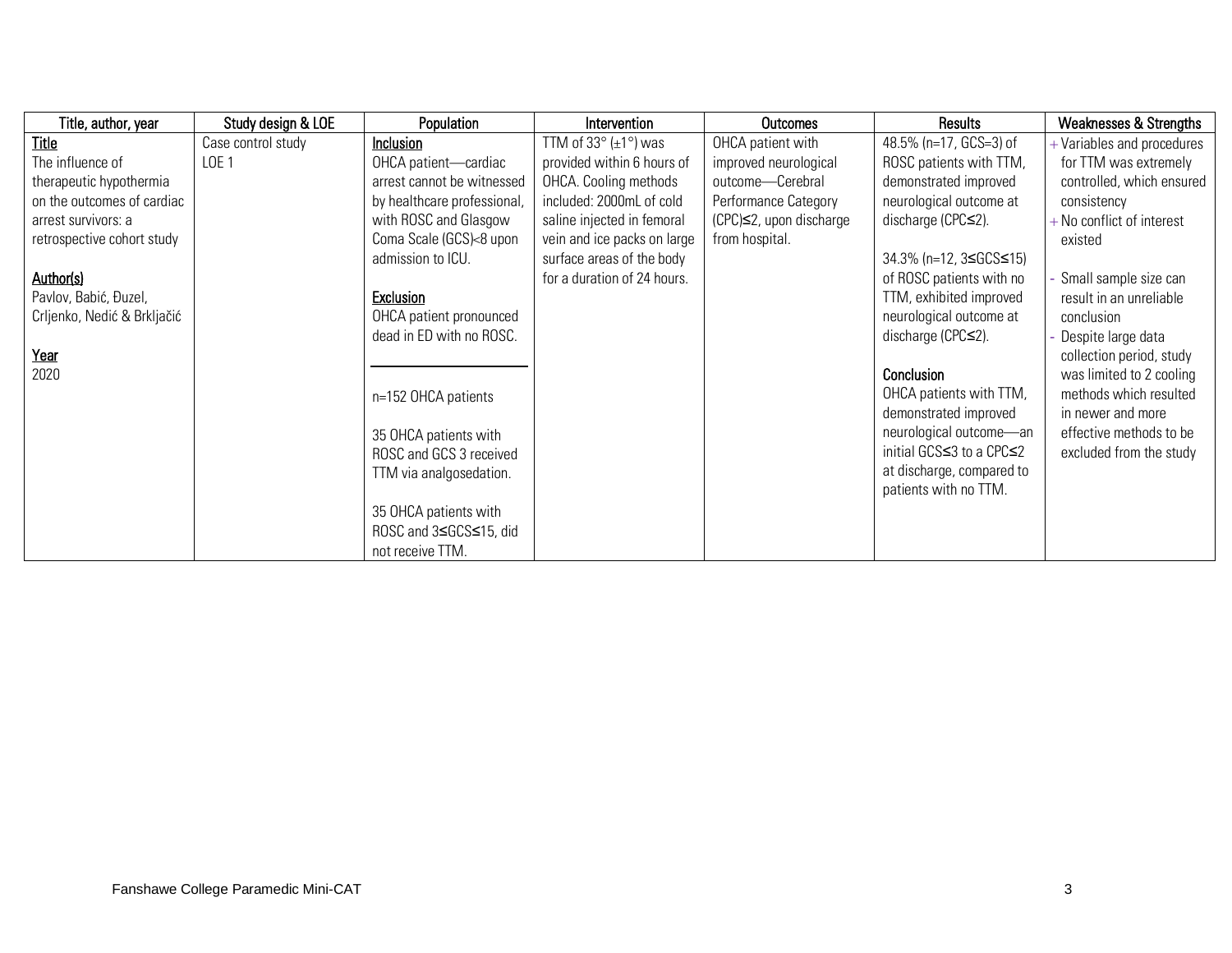| Title                       | Case report      | <b>Case Report 1</b>       | <b>Case Report 1</b>        | OHCA patients who        | <b>Case Report 1</b>         | + Good case reports that  |
|-----------------------------|------------------|----------------------------|-----------------------------|--------------------------|------------------------------|---------------------------|
| Targeted temperature        | LOE <sub>3</sub> | 24-year-old male suddenly  | Sedated and mechanically    | regained consciousness   | Next day, patient regained   | examined OHCA to post-    |
| management after out-of-    |                  | collapsed during a lecture | ventilated patient before   | and were fully recovered | partial consciousness after  | TTM in detail             |
| hospital cardiac arrest in  |                  | and bystander CPR was      | TTM. Analgosedation, cold   | upon discharge from      | TTM was completed. After     | - Identified mechanism of |
| three young patients        |                  | immediately initiated. 35  | saline, proton pump         | hospital.                | full recovery, patient was   | injury                    |
|                             |                  | minutes into CPR, patient  | inhibitor and anticoagulant |                          | discharged from hospital     |                           |
| Author(s)                   |                  | had ROSC. Upon admission   | administered via IV within  |                          | with the origin of OHCA      | Neurological outcome      |
| Godinjak, Iglica, Kukuljac, |                  | patient was unconscious    | 2 hours of ROSC. Within 4   |                          | being Wolff-Parkinson-       | was solely dependent on   |
| Tančica, Jusufović,         |                  | with GCS 6 (E1, V1, M3).   | hours, achieved TTM of      |                          | White syndrome.              | successful recovery of    |
| Ajanović & Rožajac          |                  |                            | 33°.                        |                          |                              | consciousness and         |
|                             |                  |                            |                             |                          |                              | discharged from hospital  |
| Year                        |                  | <b>Case Report 2</b>       | <b>Case Report 2</b>        |                          | <b>Case Report 2</b>         | Limited cooling methods   |
| 2017                        |                  | 26-year-old male found     | Sedated and mechanically    |                          | Next day, patient regained   | were used for TTM         |
|                             |                  | unconscious and pulseless  | ventilated patient before   |                          | full consciousness after     |                           |
|                             |                  | after a party. In-hospital | TTM. Cold saline, proton    |                          | TTM was completed. With      |                           |
|                             |                  | CPR was initiated, with    | pump inhibitor, antibiotics |                          | aggressive mediation and     |                           |
|                             |                  | ROSC after 35 minutes of   | and anticoagulant were      |                          | treatment, patient was       |                           |
|                             |                  | compressions. Patient in   | administered via IV within  |                          | discharged from hospital     |                           |
|                             |                  | deep coma with GCS 3 (E1)  | 3 hours of ROSC. Within 6   |                          | as fully recovered. Origin   |                           |
|                             |                  | V1, M1) upon admission.    | hours, achieved TTM of      |                          | of OHCA was drug             |                           |
|                             |                  |                            | 33°.                        |                          | overdose.                    |                           |
|                             |                  |                            |                             |                          |                              |                           |
|                             |                  | Case Report 3              | Case Report 3               |                          | Case Report 3                |                           |
|                             |                  | 23-year-old female         | Sedated and mechanically    |                          | Next day, patient regained   |                           |
|                             |                  | suddenly collapsed during  | ventilated patient before   |                          | full consciousness with no   |                           |
|                             |                  | dinner. Bystander CPR was  | TTM. Analgosedation, cold   |                          | neurological deficits. After |                           |
|                             |                  | initiated with ROSC        | saline, antibiotics,        |                          | full recovery, patient was   |                           |
|                             |                  | achieved after 25 minutes  | anticoagulants and anti-    |                          | discharged from hospital     |                           |
|                             |                  | of compressions. Patient   | arrhythmics administered    |                          | with the origin of OHCA as   |                           |
|                             |                  | was in a coma with GCS 4   | within 2 hours of ROSC.     |                          | prolonged QT-interval.       |                           |
|                             |                  | (E2, V1, M1) upon MICU     | Within 6 hours, achieved    |                          |                              |                           |
|                             |                  | admission.                 | TTM of 33°.                 |                          | Conclusion                   |                           |
|                             |                  |                            |                             |                          | The 3 OHCA patients who      |                           |
|                             |                  |                            |                             |                          | received TTM regained full   |                           |
|                             |                  |                            |                             |                          | consciousness with no        |                           |
|                             |                  |                            |                             |                          | presumed neurological        |                           |
|                             |                  |                            |                             |                          | deficits at discharge.       |                           |